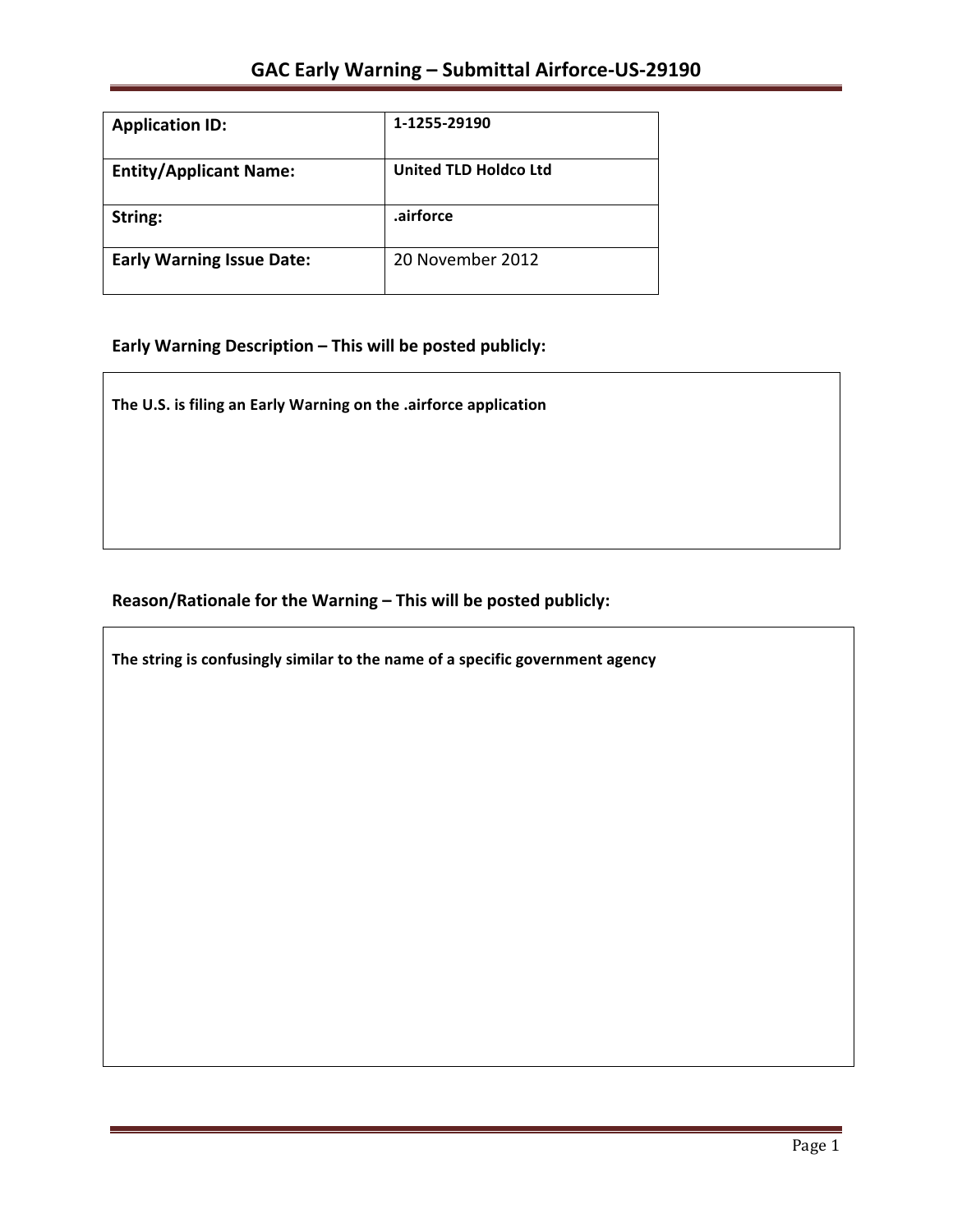#### **Possible Remediation steps for Applicant – This will be posted publicly:**

#### GAC Member(s) to identify possible remediation steps to be taken by the applicant

- The applicant for the string tries to address the concerns raised by the Early Warning
- The applicant should withdraw their application based on the information provided above

### **Further Notes from GAC Member(s) (Optional) – This will be posted publicly:**

## **INFORMATION FOR APPLICANTS**

## **About GAC Early Warning**

The GAC Early Warning is a notice only. It is not a formal objection, nor does it directly lead to a process that can result in rejection of the application. However, a GAC Early Warning should be taken seriously as it raises the likelihood that the application could be the subject of GAC Advice on New gTLDs or of a formal objection at a later stage in the process. Refer to section 1.1.2.4 of the Applicant Guidebook (http://newgtlds.icann.org/en/applicants/agb) for more information on GAC Early Warning.